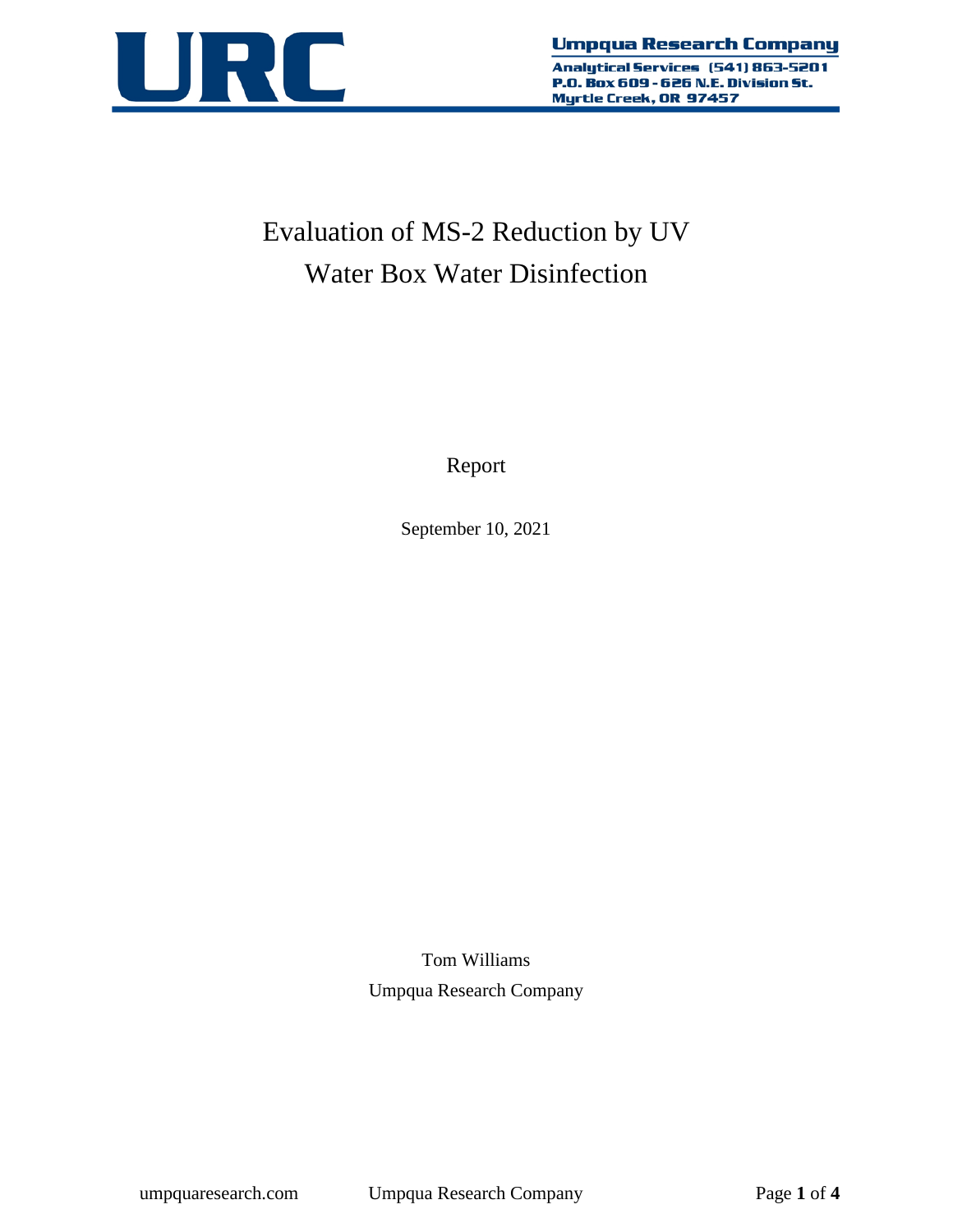

Analutical Services (541) 863-5201 P.O. Box 609 - 626 N.E. Division St. Myrtle Creek, OR 97457

## **Project Summary**

The Water Box device for disinfection of potable water by UV light was tested for anti-viral efficacy using MS-2 *Escherichia coli* (*E. coli*) bacteriophage. Performance was tested under five different conditions, no UV and 4.1 L of challenge solution, 120VAC power and 4.1 L, hand power and 4.1 L, 120 VAC and 3.1 L, and hand power and 3.1 L. Distilled water was inoculated with approximately  $1x10^6$  MS-2 viral particles and contaminated with 1.2 ppm 4hydroxybenzoic acid (PHBA) to reduce UV transmission to 80 %  $\pm$  1 %. A 100 mL sample of contaminated water was collected prior to each test, and in both UV tests the UV was powered for 60 seconds prior to collecting the 100 mL treated samples. Samples were diluted and plated on Tryptic Soy Agar (TSA) plates with *E. coli* inoculum for MS-2 enumeration.

## **Procedures and Data**

#### UV Transmission Adjustment

The test protocol specified that the challenge water be modified with the addition of PHBA to reduce UV transmission to 80%. An HP spectrophotometer was used to measure the transmission of 254 nm light over a 1 cm path length. Previous testing established that 2 ppm PHBA would reduce transmission to approximately 65 %. Solutions of 1.0, 1.2, 1.4 and 2.0 ppm PHBA in distilled water were used to establish the concentration needed to reduce the transmission to 80 %. Dilutions of a 200 ppm PHBA in distilled water solution were used to prepare each concentration. A 1.0 cm quartz cuvette was filled with each solution and transmission was measured. The table below shows the results these scans.

| <b>Concentration PHBA</b> | 254 nm $(\%T)$ |  |  |
|---------------------------|----------------|--|--|
| Distilled Water           | 99.9           |  |  |
| $1.0$ ppm                 | 83.4           |  |  |
| $1.2$ ppm                 | 80.6           |  |  |
| $1.4$ ppm                 | 77.8           |  |  |
| $2.0$ ppm                 | 70.7           |  |  |

The same 200 ppm PHBA stock solution was used to adjust the UV transmission of the challenge solutions. Challenge solution was prepared in 5.0 L aliquots; 30 mL of the stock was added per aliquot, and the transmission of each was measured as described above. The results are below.

| <b>Concentration</b>   | 254 nm $(\%T)$ |  |  |
|------------------------|----------------|--|--|
| <b>Test 1 Solution</b> | 79.6           |  |  |
| <b>Test 2 Solution</b> | 79.8           |  |  |
| <b>Test 3 Solution</b> | 79.5           |  |  |
| <b>Test 4 Solution</b> | 80.8           |  |  |
| <b>Test 5 Solution</b> | 81.0           |  |  |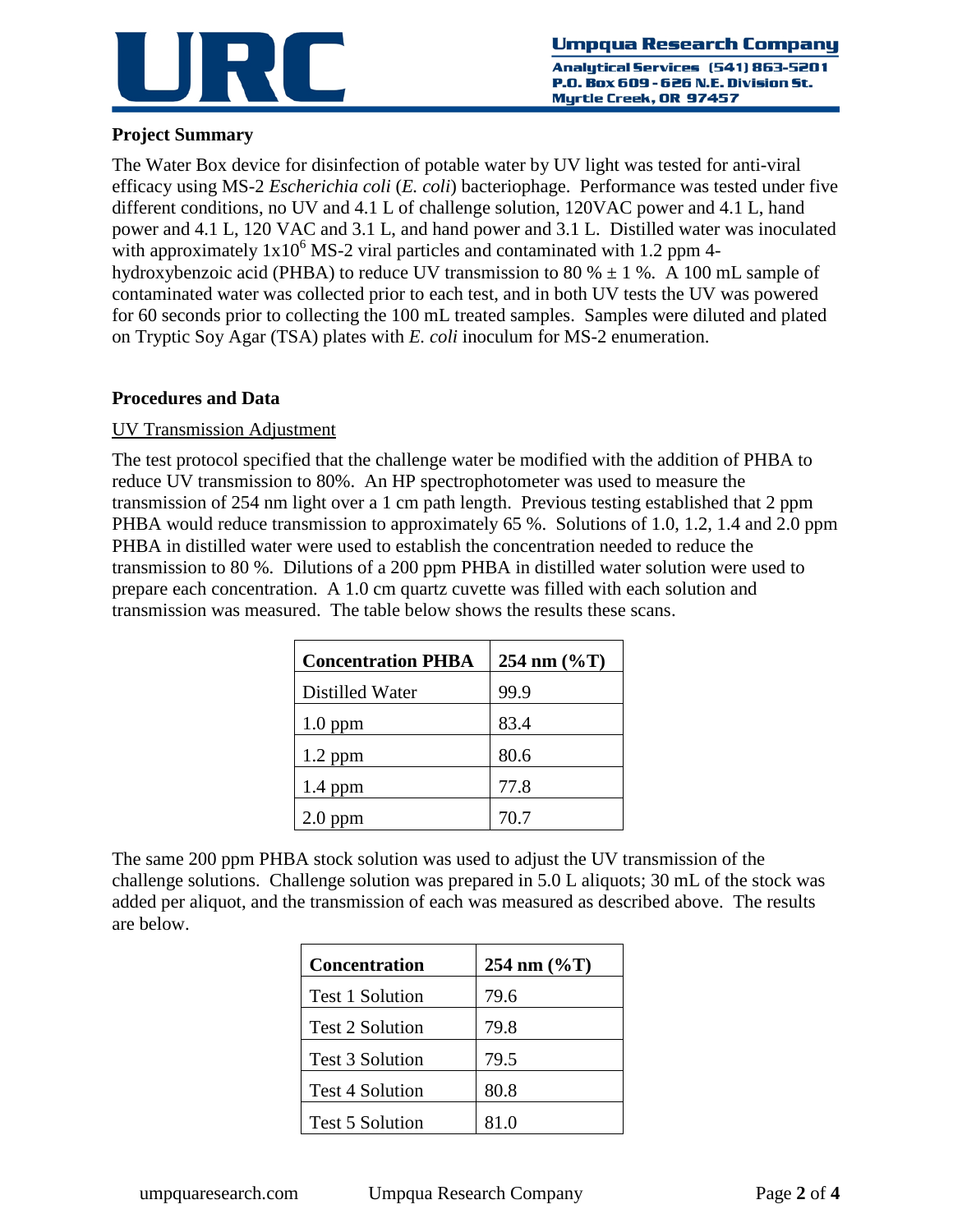

Analutical Services (541) 863-5201 P.O. Box 609 - 626 N.E. Division St. Myrtle Creek, OR 97457

# Challenge Water Preparation:

The MS-2 inoculum was prepared as in the previous evaluation. Plaque counts of the filtrate determined the viral density was  $8.0x10<sup>9</sup>$  Plaque Forming Units/mL. This culture was used to inoculate the challenge water. As mentioned above, separate 5.0 L test solutions were prepared for each of the five challenges. In the previous evaluation, the challenge solution was prepared, the three tests were performed, the six samples were diluted, and finally each dilution was plated. This process takes hours to complete, and the time between inoculation, testing, and plating may have contributed to the apparent reduced performance of the test unit. In order to equalize the time from inoculation to testing and testing to plating, each 5.0 L test aliquot was inoculated with 2.0 mL of viral stock just prior to starting the challenge. Also, following UV treatment, the influent and effluent samples were immediately diluted and plated before the next test was performed. The setup and performance of each test was the same, varying only in the UV treatment step and challenge solution volume. To begin, the appropriate volume of challenge water was transferred to the box. Next, a 100 mL "Influent" sample was collected in a sterile bottle via the Water Box outlet. Following the treatment phase, a 100 mL "Effluent" sample was collected at the outlet. The two samples were then diluted and plated on TSA plates. The Water Box was emptied completely and rinsed with de-ionized water between each test.

## Test #1:

Test one evaluated how the Water Box materials affected MS-2. The Water Box was filled with 4.1 L of contaminated water, an Influent sample was taken immediately, and then an Effluent sample was taken after 10 minutes.

# Test #2:

Test two evaluated MS-2 disinfection when the Water Box UV light was operated with 120VAC power. The Water Box was filled with 4.1 L of contaminated water, an Influent sample was taken immediately, and then an Effluent sample was taken after running the light for 60 s.

# Test #3:

Test three evaluated MS-2 disinfection when the Water Box UV light was operated by hand power. The Water Box was filled with 4.1 L of contaminated water, an Influent sample was taken immediately, and then an Effluent sample was taken after running the light for 60 s. The 60 s did not start until the UV light was visible through the view port with steady illumination. This took approximately 4 s.

#### Test #4:

Test four evaluated MS-2 disinfection when the Water Box UV light was operated with 120VAC power. The Water Box was filled with 3.1 L of contaminated water, an Influent sample was taken immediately, and then an Effluent sample was taken after running the light for 60 s.

#### Test #5:

Test five evaluated MS-2 disinfection when the Water Box UV light was operated by hand power. The Water Box was filled with 3.1 L of contaminated water, an Influent sample was taken immediately, and then an Effluent sample was taken after running the light for 60 s. The 60 s did not start until the UV light was visible through the view port with steady illumination. As before, this took approximately 4 s.